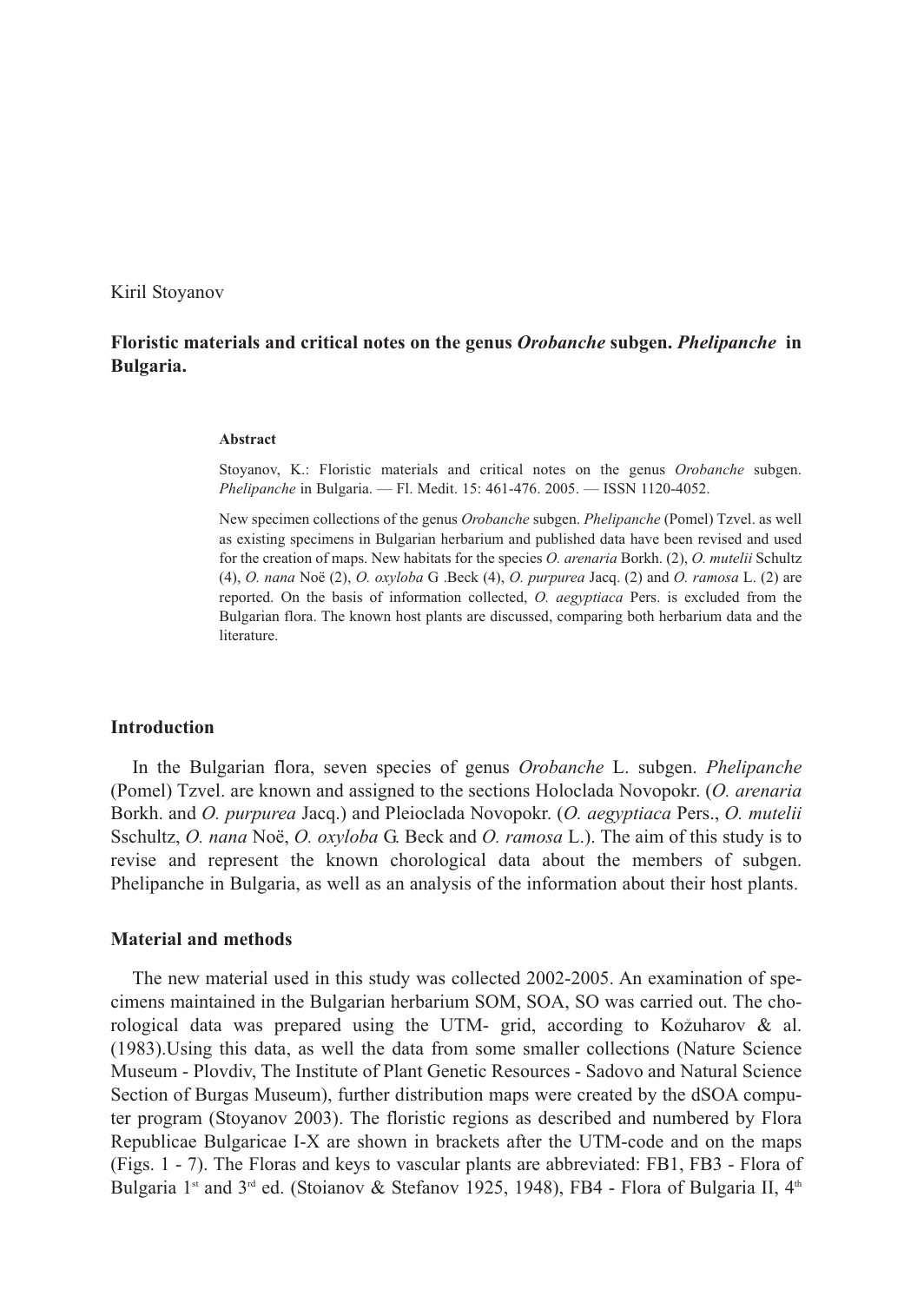ed. (Stoianov, Stefanov & Kitanov 1967), FRB - Flora Republicae Bulgaricae X (Delipavlov 1995), KPB - A key to plants in Bulgaria (Cheshmedzhiev 2003), KVFB - A key to vascular plants in Bulgaria (Andreev 1992), CBVF - Conspectus of the Bulgarian Vascular Flora (Dimitrov 2002).

### **Identification key of species discussed:**

| 1'. Stem unbranched, erect. Calyx 5-dentate, the posterior tooth shorter than the antherior                 |
|-------------------------------------------------------------------------------------------------------------|
|                                                                                                             |
| 2 <sup>1</sup> . Stem in the higher part weakly squamate. Inflorescence lax, cylindrical. Flowers bent      |
|                                                                                                             |
| 2 <sup>2</sup> . Stem squamate in the higher part. Inflorescence dense, commonly cone shaped. Calyx         |
|                                                                                                             |
| 1 <sup>2</sup> . Stem branched, rarely (in small specimens) unbranched, thin, often semi-inclined or        |
|                                                                                                             |
| 3 <sup>1</sup> . Bracts shorter than calyx. Corolla with mucronate lobes; Plants without glandular hairs    |
|                                                                                                             |
| 3 <sup>2</sup> . Bracts equal to calyx. Corolla with rounded lobes, sometimes crenate; Plants with glan-    |
|                                                                                                             |
|                                                                                                             |
|                                                                                                             |
|                                                                                                             |
| 5'. Calyx teeth shorter than the tube, mucronate. Corolla with rotundate lobes.                             |
|                                                                                                             |
| 5 <sup>2</sup> . Calyx teeth longer than the tube, triangular, awl-like, frequently with an almost filiform |
|                                                                                                             |
|                                                                                                             |
| 6 <sup>1</sup> . Inflorescence usually lax. Corolla 20--37 mm long. Filaments inserted 2--3 mm above        |
|                                                                                                             |
| 6 <sup>2</sup> . Inflorescence usually dense. Corolla 17--22 mm long. Filaments inserted 5--6 mm            |
| above base of corolla. Anthers glabrous, or sparsely hairy on the sutures at the base                       |

#### **Results and discussion**

# **I. Sect.** *Holoclada* **Novopokr.**

### 1. *Orobanche arenaria* **Borkh.** (Fig. 1)

New and unpublished data: **34TGM45** (17.1) in collis saxosis mt. Rhodope occidentalis Čepino, 811 m, 23.07.1925, SV (Davidov), SOM 69762; Cepino ad pagum Lažene, 750 m, 24.06.1926, SV (Davidov), SOM 69763, SOM 69768 (sub *O. purpurea*); **35TKG85** (17.1), over Bratzigovo, 440 m, parasite on *Achillea*, 7.08.2003, SC (KS), SOA s/n; **35TLG15** (17.2) over Markovo, 400 m, parasite on *Achillea pannonica*, 1.06.2003, SC(KS), SOA 56536; **35TLG25** (17.2), over Asenovgrad, on herbaceous uncultivated lands, 18.05.1983, SV (Delipavlov), SOA 38243. The species is reported and confirmed by herbarium sheets for the regions 1.1 (FRB), 1.2 (FB1; Georgieff 1937; FB4, FRB), 4 (Georgieff 1937; FB4; FRB; KPB), 5.1 (Velenovsky. 1891; Urumov 1935, Georgieff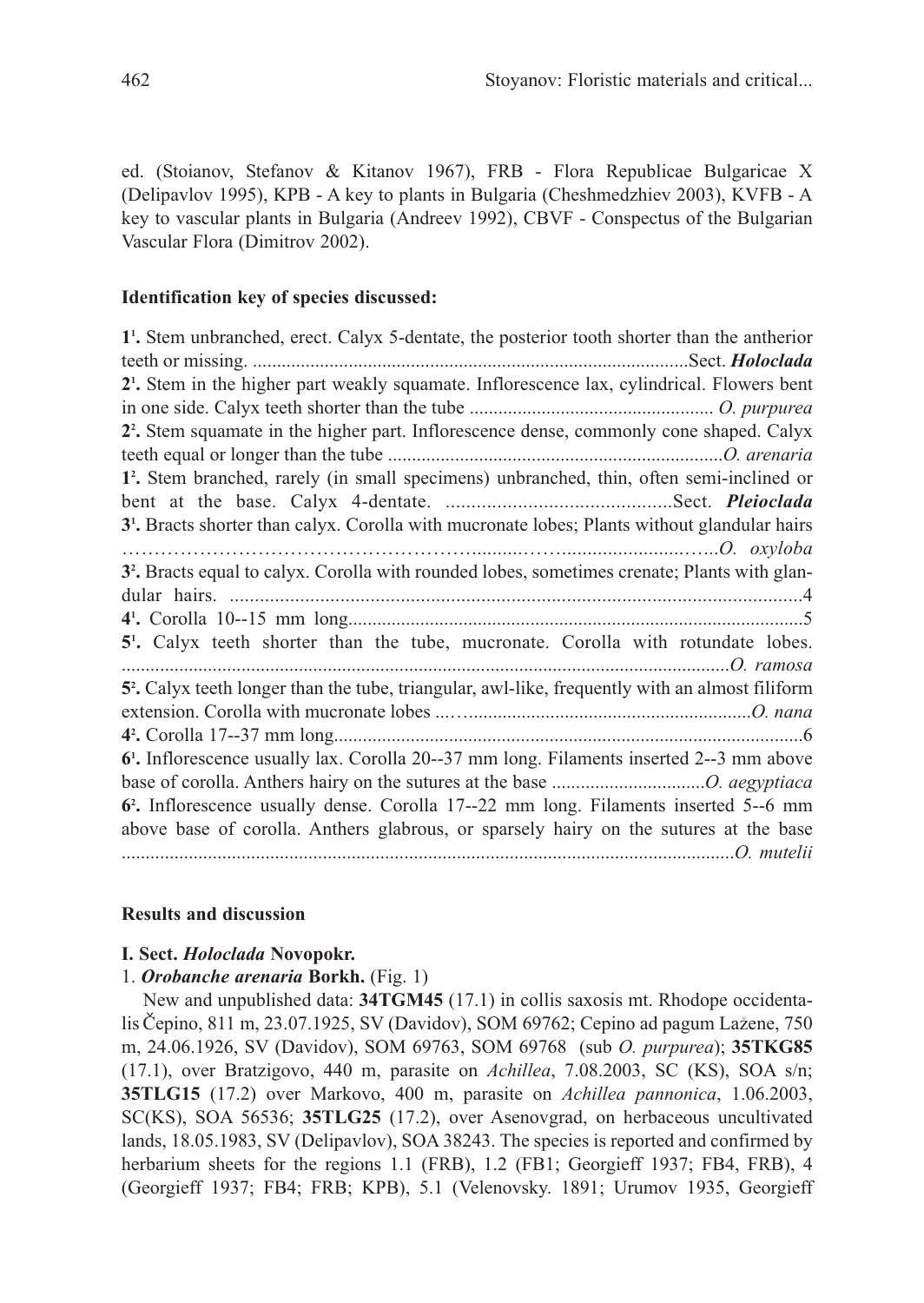1937), 5.2 (Vihodcevsky 1971), 8 (Urumov 1930), 18 (FB1; KPB, FRB) and 19 (Jordanov 1942; FB; KVPB; FRB; CVFB; KPB) up to 1000 m. Floristic records without herbarium species exist from Sofia region (6) (FB1; Urumov 1930; Koeva 1972; FRB). The species is indicated for the regions 2 (FRB), 3 (KVPB; FRB; CVFB; KPB), 7 (FB1; FRB) and 10 (FRB). without evidence of herbarum specimens or floristic records. In FRB regions 5 and 8 are not reported but they are confirmed by herbarium specimens and floristic data. Our own collections of specimens and herbarium data confirm the distribution in the regions 1, 4.2, 5, 8, 17.1, 17.2, 18, 19 (Table 1) and the border of vertical distribution up to 811 m. **f.** *euxina* **Vel.**



Fig. 1. *Orobanche arenaria* Borkh.: **A**. data from herbaria; **B**. data from the literature and herbaria, and **C**. data from the literature.

One specimen from the Southern Black Sea coast should be added to the distributional data of this form: **35TNG68** (1.1), Coast line, near to the Arkutino marshland, Sozopol, 10 m, 13.06.1963, SV(?), SOA s/n. This form is reported first for "the Coast" (FB1), but in the next publication the area is given as only the Northern Black Sea coast (Georgieff, 1937; FB4, FRB). It is indicated for the regions 2 and 4 (FRB) but is not confirmed by floristic records or herbarium specimens.

The host plants of *O. arenaria* are, according to the herbarium data (Table 2), *Achillea* - *A. millefolium* L., *A. coarctata* Poir. (FB4; FRB), *A. pannonica* and *Stachys recta* L. The host plants *Artemisia* (FB4; KBP; KPB3) - *A. campestris* (FB1), *Anthemis* (FB4) and other *Asteraceae* (FRB; KPB3), *Eryngium maritimum* L. (FB4), *Lamiaceae* (KVPB) are indicated, but this information is not confirmed by herbarium data.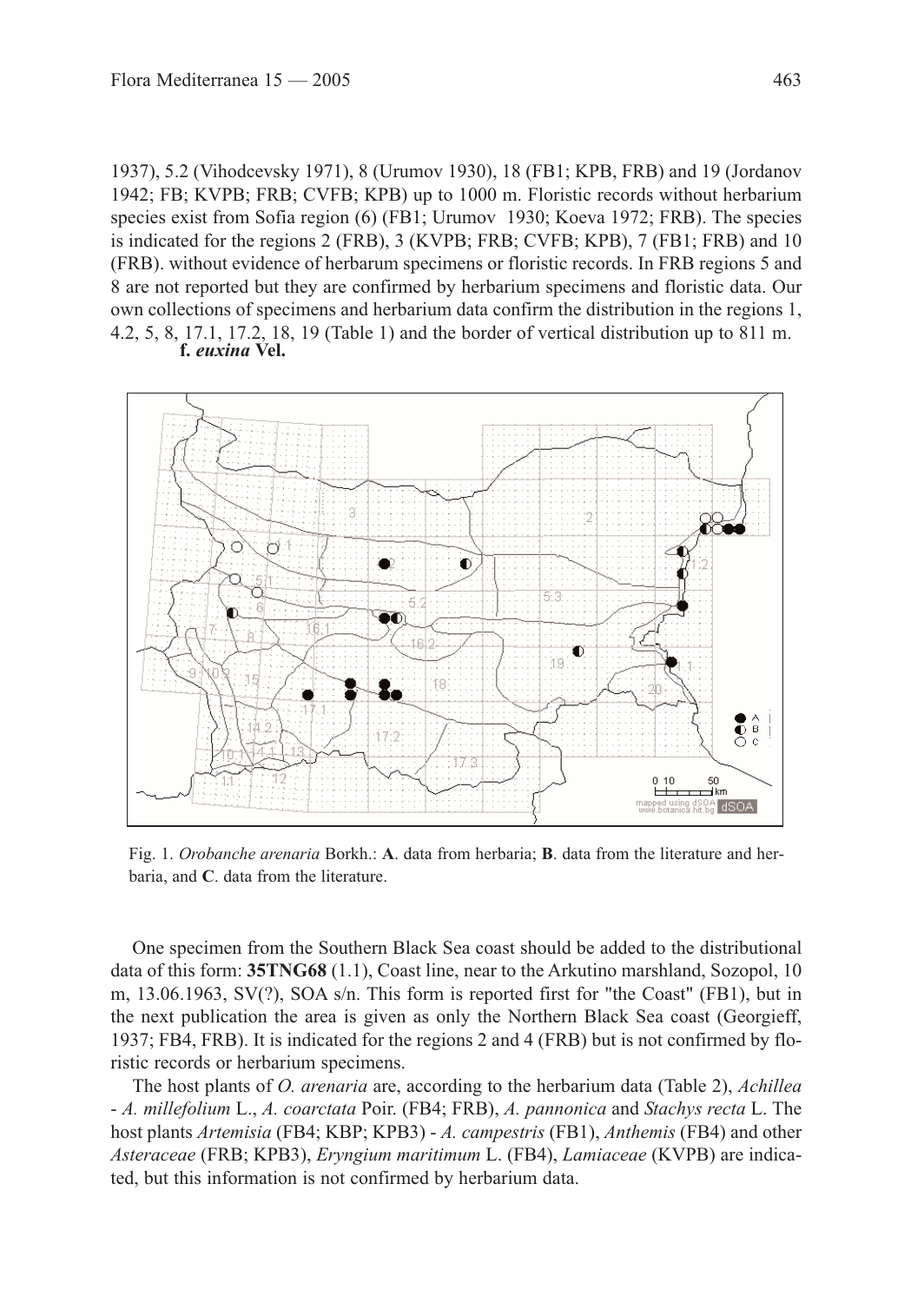| # | taxon                              | horizontal distribution                                             |                                                                                                             |
|---|------------------------------------|---------------------------------------------------------------------|-------------------------------------------------------------------------------------------------------------|
|   |                                    | literature data                                                     | herbar data                                                                                                 |
|   |                                    |                                                                     |                                                                                                             |
| 1 | Sect. <i>Holoclada</i> Novopokr.   |                                                                     |                                                                                                             |
|   | 1. O. <i>arenaria</i> Borkh.       | 10, 18, 19; up to 1000 m 19; up to 811 m                            | $1, 2, 3, 4, 5.1, 5.2, 6, 7, 8, 1, 4.2, 5, 8, 17.1^*, 17.2^*, 18,$                                          |
|   | f. euxina Vel.                     | 1.2, 2, 4                                                           | $1.1^*$ , 1.2                                                                                               |
|   | 2. O. purpurea Jacq.               | 10.2, 15, 16, 17, 18;                                               | 1.2, 2, 3, 4, 5.1, 5.2, 7, 8, 9, 1.2, 2, 3, 4, 5.1, 5.2, 5.3 <sup>*</sup> , 7,<br>8, 10.1*, 15, 16, 17, 18; |
|   |                                    | up to $1000 \text{ m a. s. } 1.$ up to $1300^* \text{ m a. s. } 1.$ |                                                                                                             |
|   | var. <i>hirsuta</i> G. Beck        | 5.2, 8, 17.1, 17.2                                                  | 5.2, 8, 17.1, 17.2                                                                                          |
|   |                                    |                                                                     |                                                                                                             |
|   | II. Sect. Pleioclada Novopokr.     |                                                                     |                                                                                                             |
|   | 3. O. aegyptiaca Pers.             | 1.2, 10, 5.3, 17.2, 17.3, 19 missing                                |                                                                                                             |
|   | 4. O. <i>mutelii</i> F. W. Schultz |                                                                     | 4, 5.2, 10, 11, 17; <b>1.2</b> *, 5.2, 5.3, <b>6</b> *, 10.1, <b>13</b> *,                                  |
|   |                                    | up to $1000 \text{ m}$                                              | 17, $18^*$ ; up to 1090 m                                                                                   |
|   | 5. O. nana Noë                     |                                                                     | $1, 3, 5.1, 5.2, 6, 7, 10, 15, 1, 3, 5.1, 10.1, 13, 15, 17,$                                                |
|   |                                    | 18, 19; up to 1100 m 18, 19; up to 1350* m                          |                                                                                                             |
|   | 6. O. oxyloba G.Beck               | 5.2, 6, 7, 9, 10, 15, 17.1, $1.1^*, 7, 10.1, 11^*, 14.1^*,$         |                                                                                                             |
|   |                                    | 17.2, 18, 19;                                                       | 15*, 17.1, 17.2, 18, 19;                                                                                    |
|   |                                    | 50 to 1000 m                                                        | 50 to 1200* m                                                                                               |
|   | var. dalmatica G. Beck             | 19                                                                  | $18^*$ , 19                                                                                                 |
|   | var. macrantha T. Georgiev         | 7, 10                                                               |                                                                                                             |
|   | 7. O. ramosa L.                    | 1.2, 2, 3, 4, 5, 6, 7, 8, 10,                                       | 1, 2, 4, 6, 7, 10, 13, 14.1,                                                                                |
|   |                                    | 14.1, 15, 17, 18, 19                                                | $14.2^*, 15, 17, 18$                                                                                        |
|   |                                    | up to $1000 \text{ m}$                                              | up to 1200* m                                                                                               |
|   | var. ramosa f. albiflora G. Beck   | 4, 5.1, 7, 15, 18                                                   | 4, 18                                                                                                       |
|   | var. ramosa f. cyanea G. Beck      | 1.2, 4, 7, 10, 15, 18                                               | $10, 14^*, 15, 18$                                                                                          |
|   | var. monoclonos (Wallr.) G. Beck   |                                                                     | $13^*$ , $18^*$                                                                                             |
|   |                                    |                                                                     |                                                                                                             |

Table 1: Distribution of genus *Orobanche* L. subgen. *Phelipanche* Novopokr. in Bulgaria - comparison by floristic regions (new data are preceded by an \*).

# 2. *Orobanche purpurea* **Jacq.** (Fig. 2)

New data: **34TFM82** (10.1), Kresna - Mechkul, 180 m, 05.1905, SV(?), SOM 69760 (sub *O. arenaria*); **35TNH63** (5.3), Emine Mountain - Pomorie narrow, 10-15 km north from Slantchev Bryag, 200 m, with flowers, parasite on *Achillea nobilis* L., 17.06.2004, SC (KS), SOA s/n. The species is reported for the regions: 1.2 (Velenovsky 1891, 1898), 2 (Davidov 1904, 1905; Urumov 1905), 3 (Urumov 1917, 1935), 4 (Urumov 1897, 1898, 1904, 1905, 1917, 1935; Georgieff, 1937; Neichev 1908), 5.2 (Velenovsky 1898; Urumov 1897, 1901, 1901-a; Georgieff 1937; Neichev 1908), 7 (Urumov 1906 1935-a; Toshev 1902), 8 (Urumov 1930; Georgieff 1937), 10.2 (Urumov 1935-a), 15 (Urumov 1935-a), 16 (Toshev 1903), 17.1 (Stransky 1921; Georgieff 1937), 17.2, 17.3 (Velenovsky 1891, 1898; Georgieff 1937). It is indicated for the regions 5.1 (Velenovsky 1891; Urumov 1902, 1935, Georgieff 1937), 9 (Urumov 1904) and 18 (Velenovsky 1891, 1898; Georgieff 1937) without herbarium sheets. Our own collections confirmed the records from 5.1 and 18. This species is widely indicated as sporadically distributed in the territory of Bulgaria, up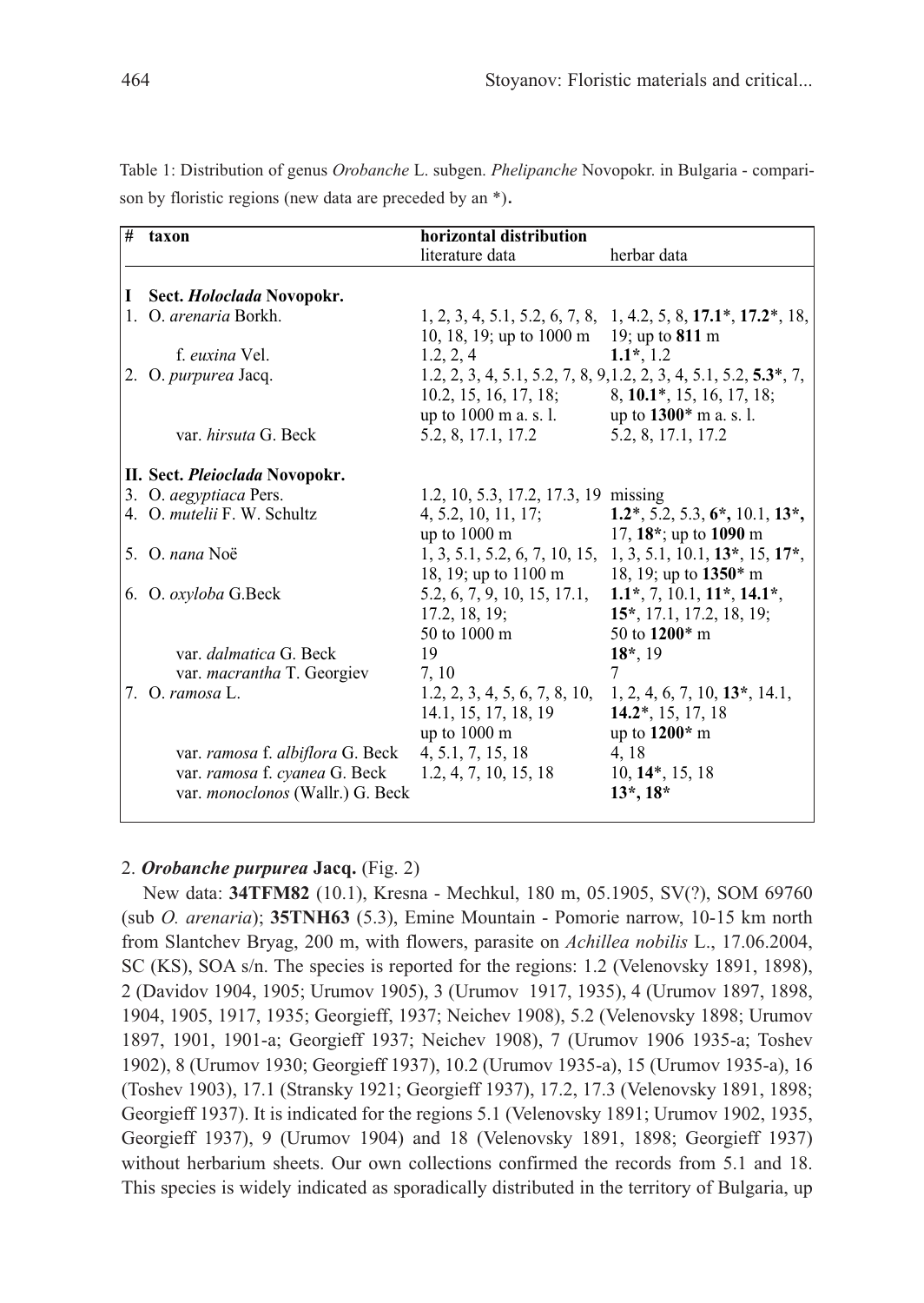Table 2: Host plants of *Orobanche* L. subgen. *Phelipanche* Novopokr. in Bulgaria (new data are preceded by an\*).

| #  | taxon                      | indicated<br>host plants                                                                                                     | proved<br>host plants                                                                        |
|----|----------------------------|------------------------------------------------------------------------------------------------------------------------------|----------------------------------------------------------------------------------------------|
| I. | Sect. Holoclada Novopokr.  |                                                                                                                              |                                                                                              |
| 1. | O. arenaria Borkh.         | Asteraceae: Achillea, Artemisia,<br>Anthemis etc.; Apiaceae: Eryngium<br>maritimum L.; Lamiaceae                             | Asteraceae: Achillea millefolium, A.<br>coarctata, A. pannonica*; Lamiaceae<br>Stachys recta |
| 2. | O. purpurea Jacq.          | Asteraceae: Achillea clypeolata, A.<br>nobilis, Anthemis, Chrysanthemum,<br>Artemisia, Pyrethrum;<br>Polygonaceae: Polygonum | Asteraceae: Achillea clypeolata, A.<br>millefolium, A. nobilis                               |
| Π. | Sect. Pleioclada Novopokr. |                                                                                                                              |                                                                                              |
| 3. | O. aegyptiaca Pers.        | Solanaceae: Nicotiana.<br>Lycopersicon                                                                                       | unknown                                                                                      |
| 4. | O. mutelii F. W. Schultz   | Solanaceae: Nicotiana.                                                                                                       | Solanaceae: Nicotiana tabacum.                                                               |
|    |                            | Lycopersicon; Fabaceae: Vicia,                                                                                               | Lycopersicon esculentum;                                                                     |
|    |                            | Trifolium, Apiaceae; Lamiaceae;<br>Asteraceae                                                                                | Brassicaceae: Brassica oleracea                                                              |
| 5. | O. nana Noë                | Fabaceae: Trifolium, Vicia, Lotus;                                                                                           | Asteraceae: Mycelis muralis*;                                                                |
|    |                            | Brassicaceae: Lepidium, Capsela;                                                                                             | Fabaceae: Medicago*; Rubiaceae:                                                              |
|    |                            | Lamiaceae: Glechoma; Rubiaceae:                                                                                              | Galium: Lamiaceae: Glechoma:                                                                 |
|    |                            | Galium                                                                                                                       | Solanaceae: Nicotiana tabacum,                                                               |
|    |                            |                                                                                                                              | Lycopersicon esculentum;<br>Brassicaceae: Brassica oleracea                                  |
| 6. | O. oxyloba G. Beck         | Asteraceae, Apiaceae                                                                                                         | unknown                                                                                      |
| 7. | O. ramosa L.               | Cannabaceae: Cannabis, Humulus;                                                                                              | Cannabaceae: Cannabis sativa:                                                                |
|    |                            | Urticaceae: Urtica: Solanaceae:                                                                                              | Solanaceae: Nicotiana tabacum.                                                               |
|    |                            | Nicotiana, Solanum; Lamiaceae;<br>Asteraceae                                                                                 | Lycopersicon esculentum                                                                      |
|    |                            |                                                                                                                              |                                                                                              |

to 1000 m (FB1; FB4; FRB; CBVF; KPB). Herbarium specimens or floristic records from the regions 1.1, 11, 12, 13, 14, 19 and 20 were not found. The existing data show that the distribution area of this species should be: 1.2, 2, 3, 4, 5, 7, 8, 10.1, 15, 16, 17, 18 (Table 1). The upper vertical border of this species is 1300 m.

# **var.** *hirsuta* **G. Beck**

This variety is reported for 5.2 (FRB), 8 (Georgieff 1937; FB4; FRB), 17.1 (Georgieff, 1937) and 17.2 (FB4; FRB). The subregion 17.1 is not reported in FRB.

# **var.** *rhodopaea* **T. Georg.**

34TGM45 (17.1). in collis siccis, mt. Rhodope occidentalis, Čepino, 750 m.s.m.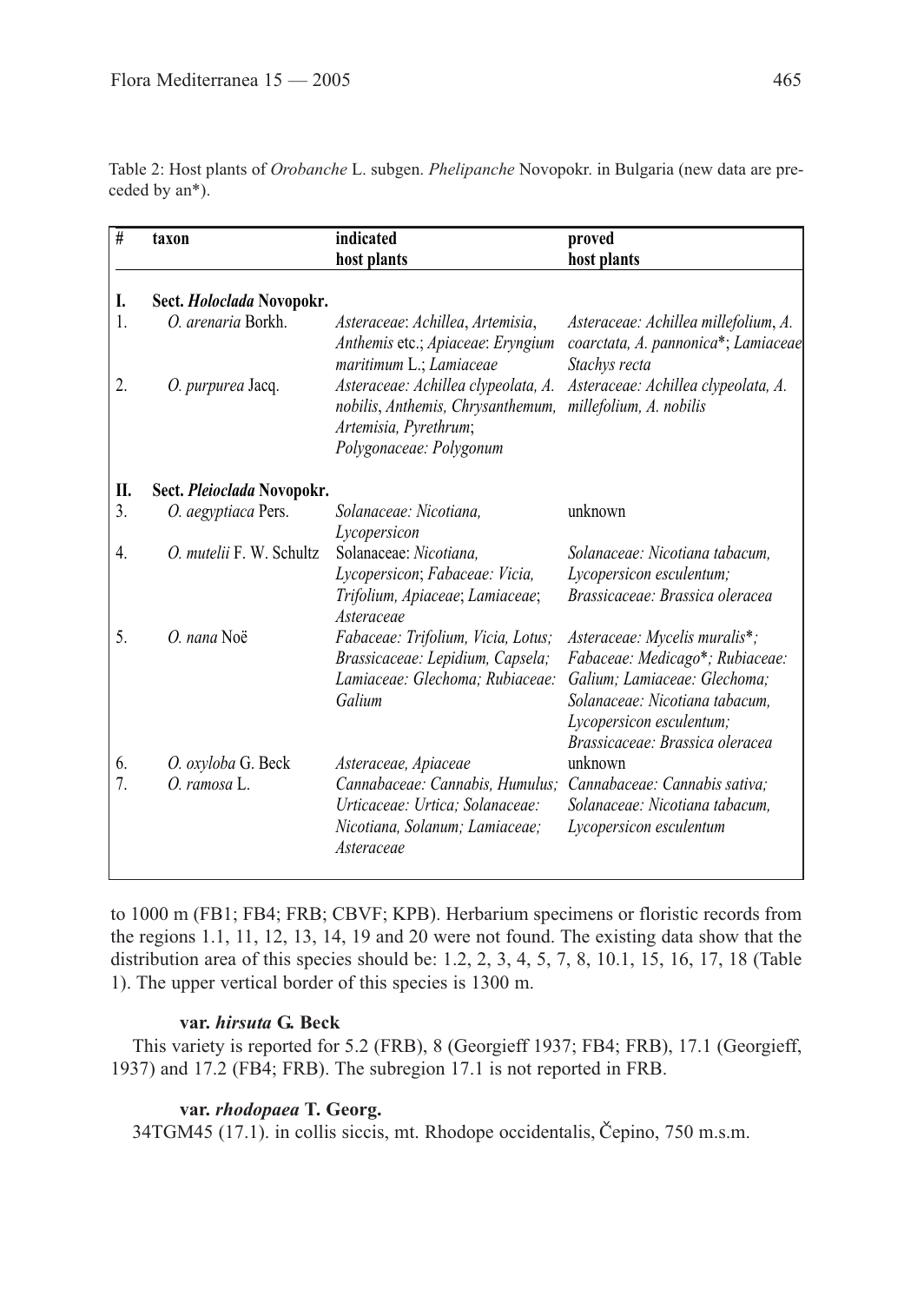

Fig. 2. *Orobanche purpurea* Jacq.: **A**. data from herbaria; **B**. data from the literature and herbaria, and **C**. data from the literature.

24.06.1926, SV(Davidov/Georgieff) , SOA 56078 (lectotypus). In FB4 and FRB this taxon is accepted as a sinonym of var. *purpurea* which is distributed in the area of the species.

The host plants, according to the herbarium data (Table 2), are *Achillea* (*A. clypeolata* Sm., *A. millefolium* L. and *A. nobilis* L.) only (FB1; Georgieff 1937; FB4; FRB; KPB). The literature data indicates host plants like *Anthemis* (FB1; FB4, FRB), *Chrysanthemum* (FB4), *Artemisia* (FB1; Georgieff 1937; FRB; KPB), *Pyrethrum* (FB1) and *Polygonum aviculare* L. (Georgieff 1937; FRB).

#### **II. Sect.** *Pleioclada* **Novopokr.**

#### *3. Orobanche aegyptiaca* **Pers.** (Fig. 3)

The specimens signed as *O. aegyptiaca* in the herbarium sheets are compared with the exsiccae of Novopokrovsky (issues of LE) - respectively from Kazakhstan (SOM 745832) and from Russia (SOM 69631). According to specimens signed as "*Phelipaea longiflora* C.A.M., in collis siccis circa Varnam, 16.06.1900" (Det. Davidoff; SOM 69672, 69673, 69668), this species is incorrectly reported for region 1.2 (Velenovsky 1898; Davidov 1905), however it is not mentioned for this region in the later publications. The specimens above are revised later as *O. arenaria* Borkh. The information about the other regions is based on herbarium sheets incorrectly determined as *O. aegyptiaca* Pers.: SOA 10407 from Chepelare (17.2) with an unknown host plant (collected by Urumov) and two specimens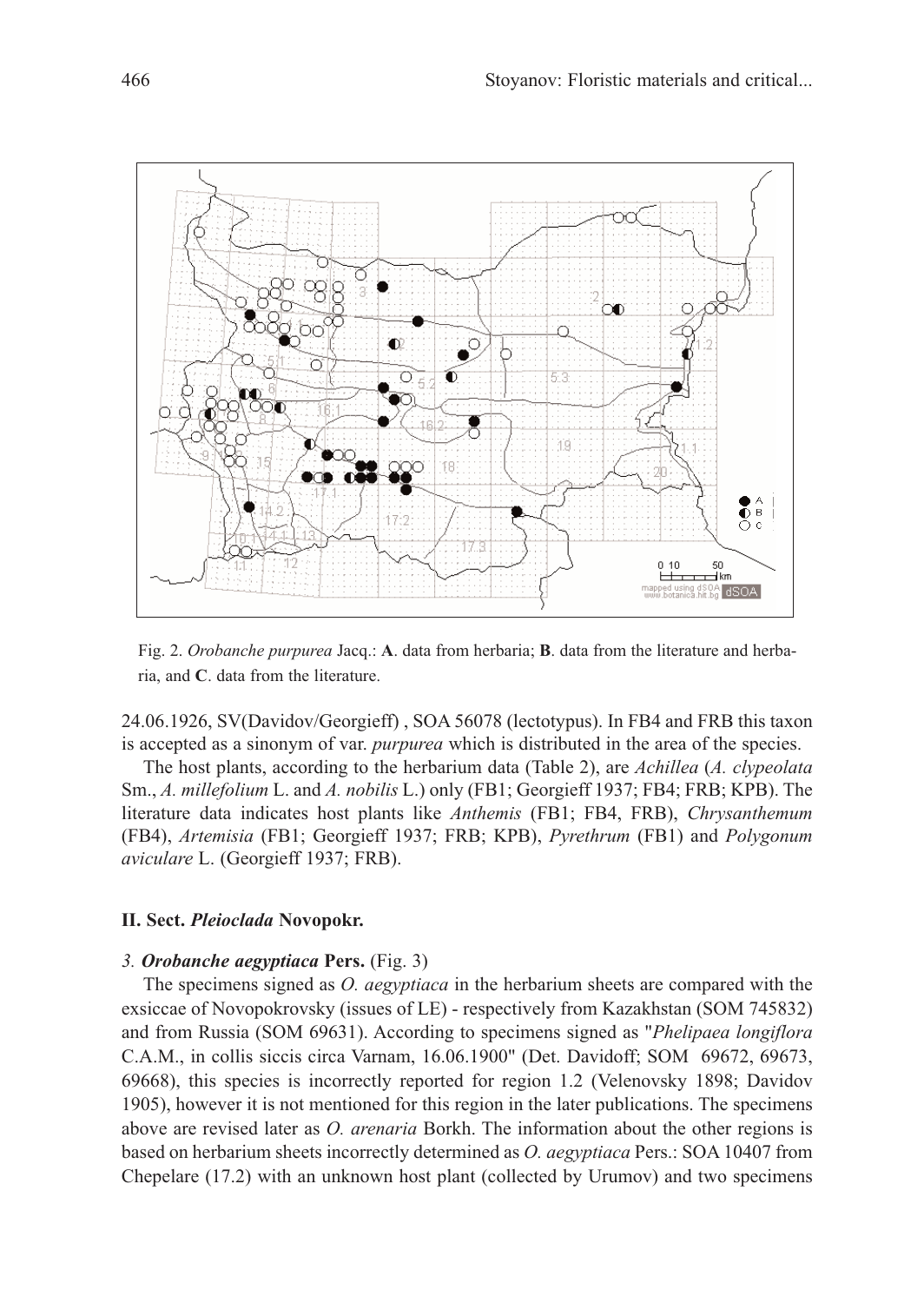from Kardjali (17.3) - SOA 10404 sub *O. muteli* F. W. Schultz (Det. Stefanov) and SOA 10405 sub *O. purpurea* Jacq. (Det. Nikolov). All of the three exsiccatae are correctly revised as O. mutelii Schultz. by Delipavlov. On the above grounds, this species may be incorrectly given for the subregions 17.2 and 17.3 (Georgieff 1937; FB4; KVPB; FRB; CVFB; KPB). Probably for that reason, *O. aegyptiaca* is considered as a parasite on tobacco and tomatoes in Bulgaria (Georgieff 1937; FB4; KVPB, FRB). One sample without a host plant (SOA 10406) from Krupnik (10.1), collected by N. Stoianov and determined later as *O. aegyptiaca* Pers. by an unknown author is factually *O. oxyloba* (Reut.) G. Beck. For that reason *O. aegyptiaca* has been incorrectly cited for the Struma valley (10) (FRB). The floristic records indicate one habitat from 5.3 (Velenovsky 1891; FB1; Georgieff 1937; FB3; FB4; FRB; KPB) on the ground of a lost specimen from Sliven, collected by Škorpil (Velenovsky 1891). This species is also indicated for the Tundja plain (19) (FRB) without herbarium data or literature records. As presented given above *O. aegyptiaca* is not confirmed with herbarium sheets and should to be excluded from the flora of Bulgaria.

### 4. *Orobanche mutelii* **F. W. Schult**z (Fig. 4)

New and unpublished data: **34TFN93** (6), parasite on cabbage, lawns near Sofia. 3.09.1945, SV(Stefanov), SOA s/n; **34TGM20** (13), Gotze Delchev, on the coast of T



Fig. 3. *Orobanche aegyptiaca* Pers.: **A**. data from herbaria; **B**. data from the literature and herbaria, and **C**. data from the literature.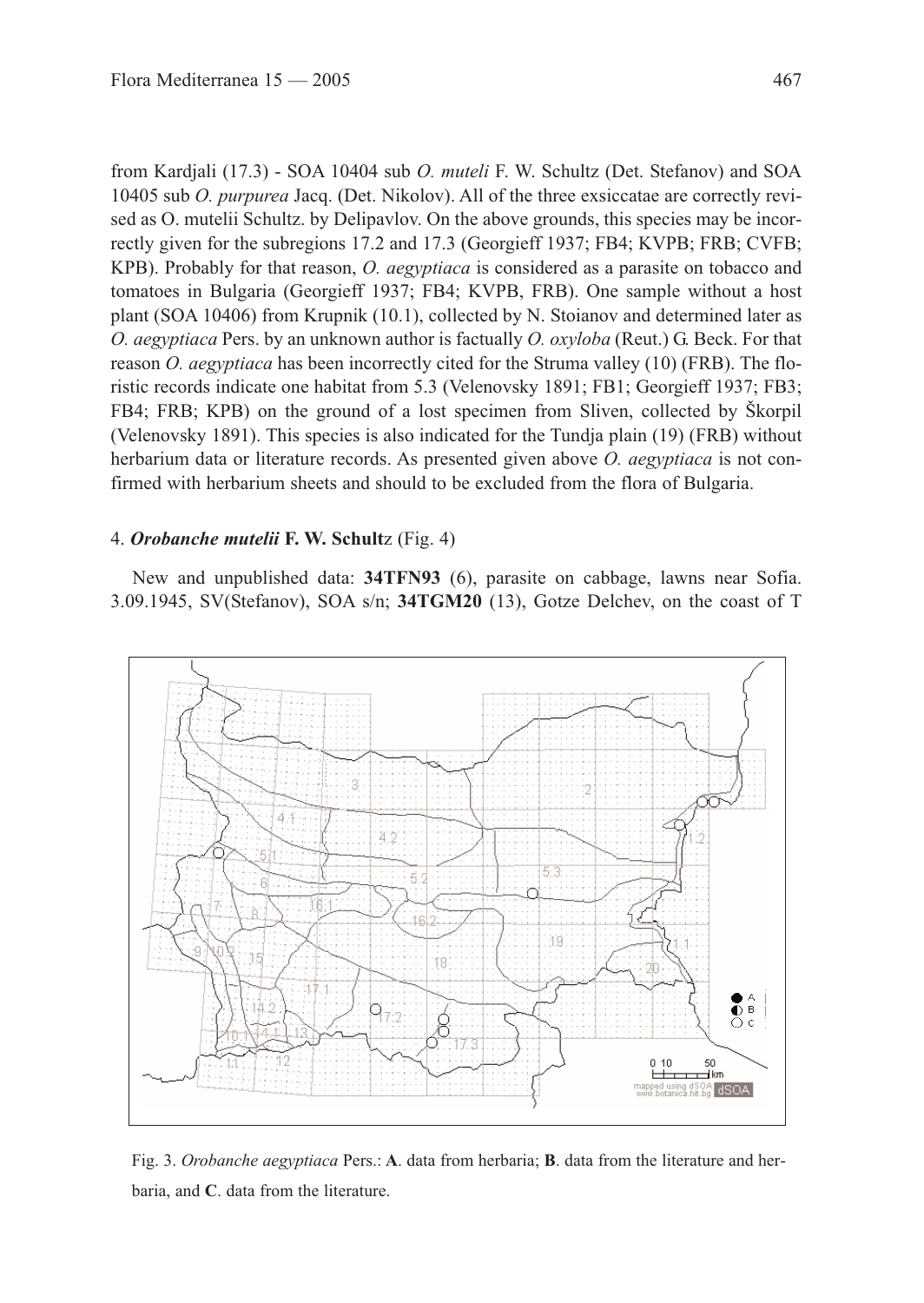

Fig. 4. *Orobanche mutelii* Schultz: **A**. data from herbaria; **B**. data from the literature and herbaria, and **C**. data from the literature.

Tupuvashka-River, 540 m, with flowers, parasite on tobacco, 27.09.2003, SC(KS), SOA 56555; **35TLG06** (18), on the way between the villages Parvenetz and Markovo, uncultivated land, 300 m, with flowers, among *Xanthium spinosum*, 4.10.2002, SC(KS), SOA 56548; **35TLG15** (18). Markovo - Institute of Tobacco, 3.09.1993, 23.09.1993, SV(Cheschmedzhiev), SOA 47713, 47695 - 47701, 10.06.1981, SV(P.Mitov), SOA 39602; Kuklen - under the village, in tomato field, 300 m, parasite on tomatoes, with flowers, 22.09.2003, SC(KS), SOA 56551; **35TLG16** (18), in the campus of The Agricultural University, 160 m, with flowers, parasite on tomatoes, 26.06.2002, SC(KS), SOA 56550; **35TLG25** (18), Dolni Voden, Asenovgrad, in tobacco fields, 280 m, 18.08.1993, SV(Cheschmedzhiev), SOA 47706; between Asenovgrad and Dolni Voden, parasite on tomatoes, with flowers, 23.09.2003, SC(KS); **35TLG83** (18) Haskovo - "Karamahmutlii" in tobacco field west of the Oak forest, 21.07.1978, SV(P.Rohov), SOM 139455 (sub *O.ramosa*); **35TLG84** (18): parasite on cohlrabi in the gardens near Haskovo, 20.10.1988, SV(Delipavlov), SOA 47951; **35TMG04** (18) Harmanli, in tobacco field, 80 m, 21.10.1968, SV(Vihodcevsky), SO 68534 (sub *Orobanche ramosa* f. *polyclonos* (Wallr.) Beck); **35TMG32** (18): Svilengrad, parasite on cabbage, 55 m, 4.10.2003, SC(KS & A.Chakarova), SOA s/n; **35TNJ90** (1.2), Balchik - Tuzlata, 15 m., 06.1976, SV (S. Kozuharov), SOM 132041 (sub *O. cumana*); **35TPJ21** (1.2): St. Nikola - Dobrich region, 14.06.1997, SV(?) SOA 48105. The species is reported for 5.2, 5.3 (Urumov 1898; FB1; FB3; Georgieff 1937; FB4; KVPB; CVFB; KPB), 10 (KVPB; CVFB; KPB), 17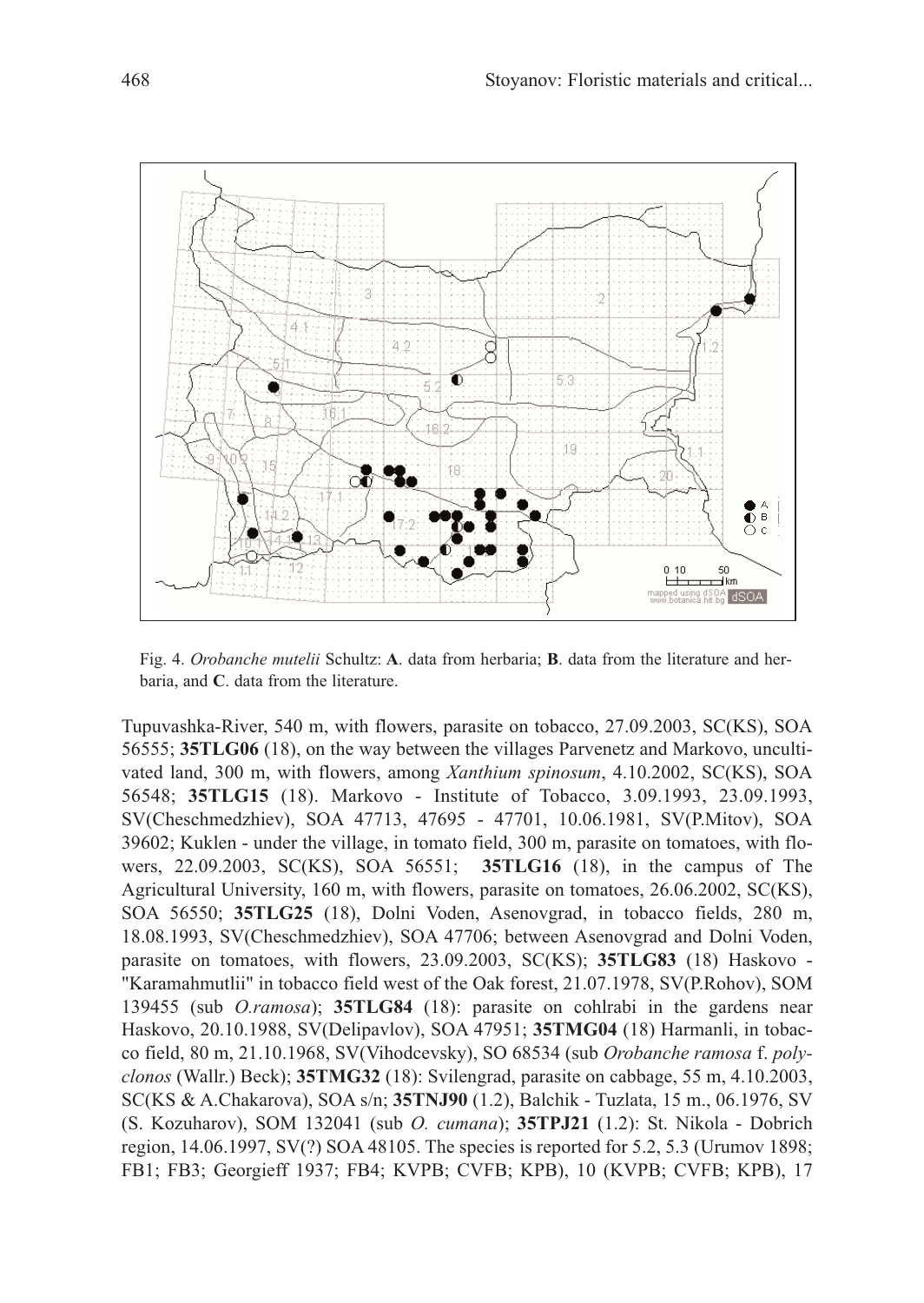(FB4; KVPB; CVFB; KPB) - 17.1 (Georgieff 1937) and 17.3 (Georgieff 1937; Hermann *&* al. 1929) up to 1000 m. The species is indicated for the regions 4.2 (Velenovsky 1891) and 11 (FB3; FB4), however not confirmed with herbarium specimens. The species is noted for the whole country in FRB, althought neither herbarium materials nor floristic records for all 10 regions and 4 subregions (1.1, 3, 4.1, 5.1, 7, 8, 9, 10.2, 12, 14, 15, 16, 19, 20) are shown. Our own collections and revised distribution data covers the regions 1.2, 5.2, 5.3, 6, 10.1, 13, 17, 18 (Table 1) and vertical distribution between 10 and 1090 m.

The confirmed host plants of *O. mutelii* in Bulgaria are cultivated species only: *Nicotiana tabacum*, *Lycopersicon esculentum* and *Brassica oleracea*. The indicated host plants *Vicia*, *Trifolium* (FRB), *Apiaceae* (FRB; KPB), *Fabaceae*, *Lamiaceae* (KVPB), *Asteraceae* (KVPB; KPB) and *Humulus* (Velenovsky 1891) are not confirmed with literature data or herbarium specimens (Table 2).

#### 5. *Orobanche nana* **Noë** (Fig.5)

New and unpublished data: **34TGM20** (13): Gotze Delchev, on the coast of Tupuvashka-river, 540 m, with flowers, parasite on tobacco, 27.09.2003, SC (KS), SOA 56544; **35TKG85** (17.1): Kozarsko, near Plovdiv, 27.08.1986, SV(M. Popova), SOA 44736 (sub *O. arenaria*); **35TLG15** (17.2): on herbaceous places over Markovo, near Plovdiv, 15.06.1988, SV (Delipavlov), SOA 47952; **35TLG24** (17.2): Bachkovo Monastery, 400 m, with flowers, 7.09.2003, SC (KS & Tz. Raycheva), SOA 56543; **35TLG24** (17.2): over the hut Martziganitza, direction to the Bachkovo path, 1350 m, parasite on *Mycelis muralis* (L.) Dumort., 16.08.2003, SC (KS), SOA 56542; **35TLG25**  $(17.2)$ : "Asenova krepost", on citadel wall, 350 m, with flowers, 1.06.2003, SC(KS & Tz. Raycheva), SOA s/n; **35TMF29** (17.3): on herbaceous places over Ivaylovgrad, 160 m, 13.05.1995, SV (Delipavlov), SOA 49695. The species is known for the regions 1 (FRB), 3 (CVFB; KPB), 5.1 (Georgieff 1937; FB4; FRB), 10 (FRB), 15 (Georgieff 1937; FB3; FB4; CVFB; KPB), 18 (Georgieff 1937; FB4; KVPB; CVFB; KPB), 19 (KVPB; FRB), up to 1100 m. Floristic records exist in the literature for region 7 (FB3; FRB) as well as 5.2 (CVFB; KPB), 6 (KVPB; FRB; CVFB; KPB) but not confirmed by herbarium sheets or floristic records. The revised specimens and our own collections confirm the literature data for the regions 1, 3, 5.1, 10.1, 13, 15, 17, 18, 19 (Table 1) and vertical distribution up to 1350 m.

The known host plants of *O. nana* in Bulgaria are *Galium*, *Glechoma*, *Nicotiana tabacum*, *Lycopersicon esculentum* and *Brassica oleracea*. New data about *Mycelis muralis* (L.) Dumort. and *Medicago* sp. should be added to the known host plants. FRB and KPB contain unconfirmed data about host plants as *Trifolium*, *Vicia*, *Lotus*, *Lepidium*, *Capsella*, etc.

#### 6. *Orobanche oxyloba* **G. Beck** (Fig.6)

New and unpublished data: **35TNG67** (1.1): on herbaceous places near Primorsko, 15 m, 10.05.1968, SV (Delipavlov), SOA 24495 (sub *O. purpurea*); **34TFL78** (11):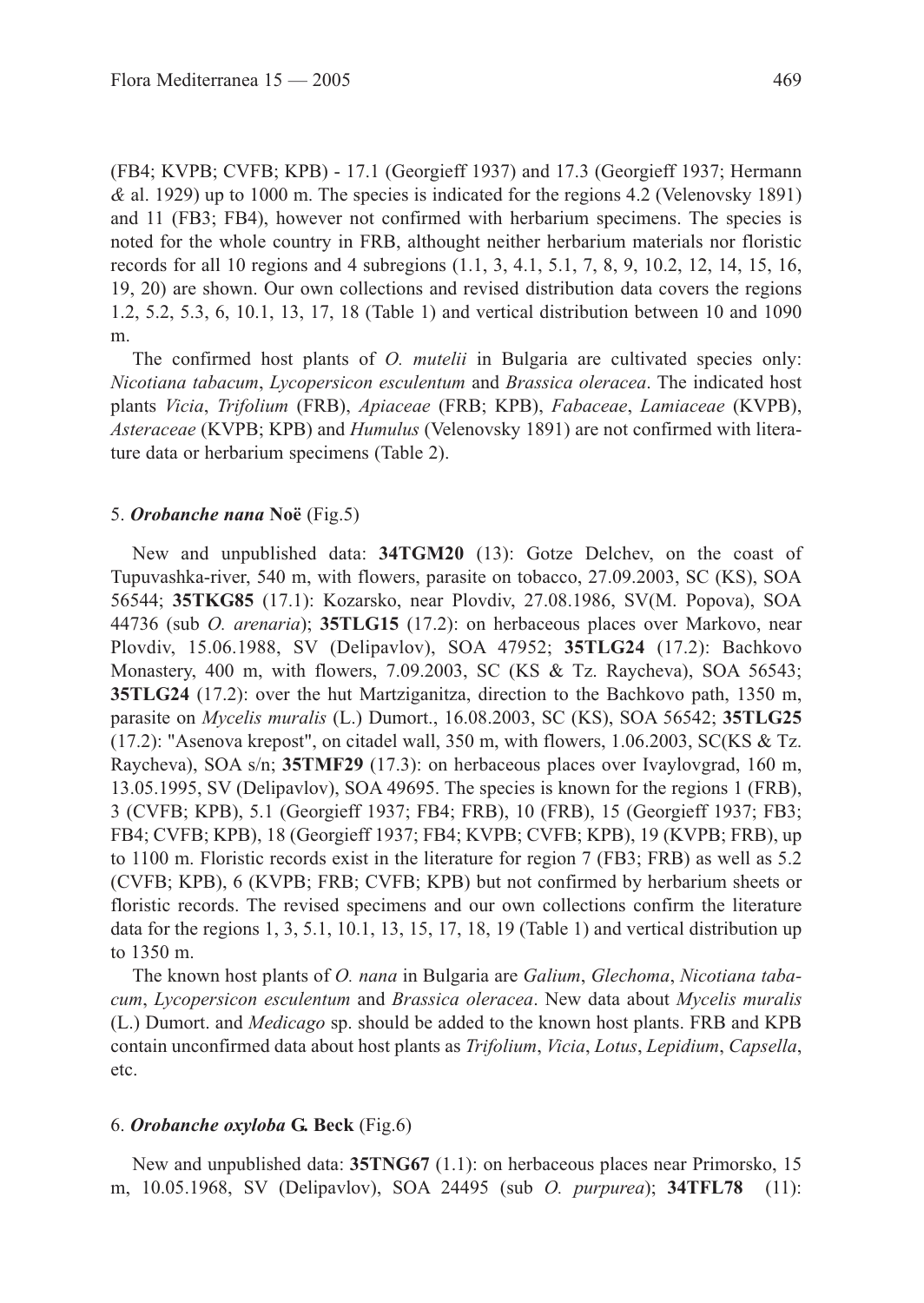Samuilovo, 300 m, 25.05.2004, SC (O. Todorov & KS), SOA s/n.; **34TGL29** (14.1): on chalky slope of peak St. Elena, 1200 m, SV(M. Nikolova) SO 98078 (sub *O. ramosa*); **34TGM38** (15): near the village Gabrovetz, 600 m, SV (St. Georgieff) SO 68536 (sub *O. ramosa*). Floristic records are found from the regions 7 (Georgieff 1937; FB4; KVPB; FRB; CVFB; KPB), 10 (FB4; KVPB; FRB; KPB) - 10.1 (Georgieff 1937), 17.1 (FRB), 17.2 (Velenovsky 1898; FB1; Georgieff 1937; FRB), 18 (KVPB; CVFB; KPB), 19 (Georgieff 1937; FB4; KVPB; FRB; CVFB; KPB), at altitudes from 50 to 1000 m. (FRB; KPB). The species is indicated for the regions 6 (FRB) and 9 (CVPB), however, neither herbarium specimens or literary floristic data exist. The revised data covers the regions 1.1, 7, 10.1, 11, 14.1, 15, 17.1, 17.2, 18, 19 (Table 1) and vertical distribution up to 1200 m.

# **var.** *dalmatica* **G. Beck**

The existing herbarium specimens are from the regions 18 and 19. The only floristic



Fig. 5. *Orobanche nana* Noë: **A**. data from herbaria; **B**. data from the literature and herbaria, and **C**. data from the literature.

record is from 19 (Georgieff 1937; FB3). The variety is indicated in FRB as distributed in the area of the species.

# **var.** *macrantha* **T. Georg.**

**34TFN55** (7): m. Čepan ad Dragoman, 29.06.1930, SV(Georgieff), SOA 18535 (lectotypus). Georgieff (1937) reported this variety for the Znepole region (7). It is indicated for the Struma valley (10.1) (Georgieff 1937) and "Western and Southern Bulgaria" (FB3). In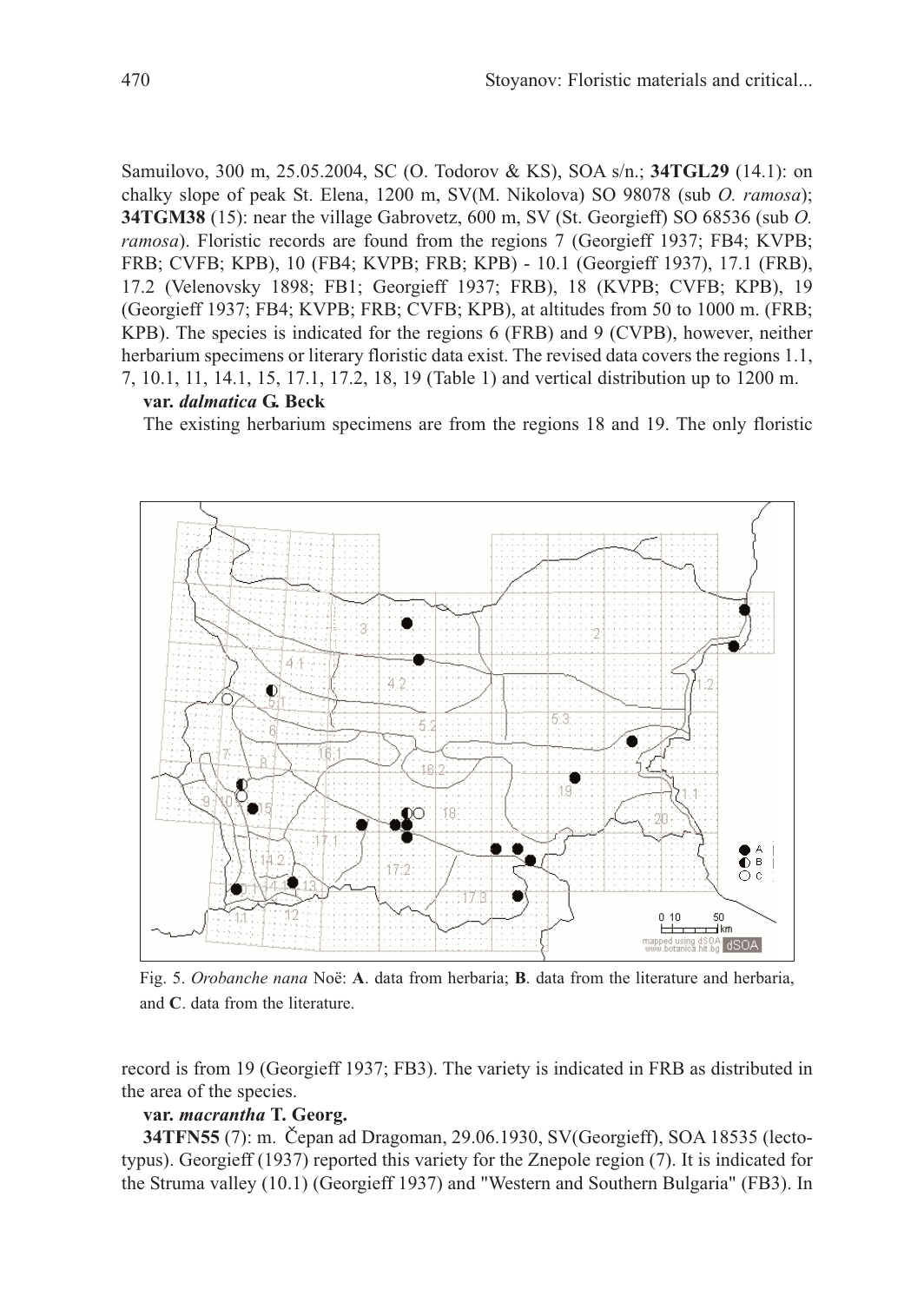FB4 and FRB this variety is accepted as a synonym of var. *oxyloba* which is distributed in the area of the species.

The existing herbarium specimens and literary floristic records are not acompanied by information about the host plants. The literature data indicates host plants in the *Asteraceae* (FB1; FB3; FB4; KVPB) and *Apiaceae* (FRB, KPB).



Fig. 6. *Orobanche oxyloba* G.Beck: **A**. data from herbaria; **B**. data from the literature and herbaria, and **C**. data from the literature.

#### 7. *Orobanche ramosa* **L.** (Fig.7)

New data: **35TNG67** (1.1), on sandy places ner the coast, Kiten, 15 m, SV(Cheschmedzhiev), SOA 18611; **34TGM20** (13): Gotze Delchev, on the coast of Tupuvashka-river, parasite on tobacco, 540 m, 27.09.2003, SC (KS), SOA 56531, 56529; **34TGM04** (14.2): Between Razlog and Bansko, parasite on tobacco, with flowers, 31.08.2004, SC (KS), SOA s/n; **34TGM13** (14.2) Between Bansko and Dobrinishte, parasite on tobacco, with flowers, 1.09.2004, SC(KS), SOA s/n; **34TGM13** (14.2), near Dobrinishte, 840 m, in tobacco field, with flowers, 1.09.2004, SC(KS), SOA s/n. The species is reported for the regions 1.2 (Velenovsky 1891; TG. 1937), 2 (Davidov 1904, 1905, 1909; Urumov 1901), 4 (Urumov 1901, 1905, 1909, 1928, 1935; Yavashov 1890; Georgieff 1937), 6 (Velenovsky 1891; Urumov 1905), 7 (Urumov 1904, 1913, 1935-a; FB3; Georgieff 1937), 10 (Urumov 1913, 1935-a), 14.1, 15 (Georgieff 1891, 1906; Yavashov 1890; FB3, Urumov 1908, 1935-a), 17.1 (Yavashov 1890; Urumov 1917), 17.2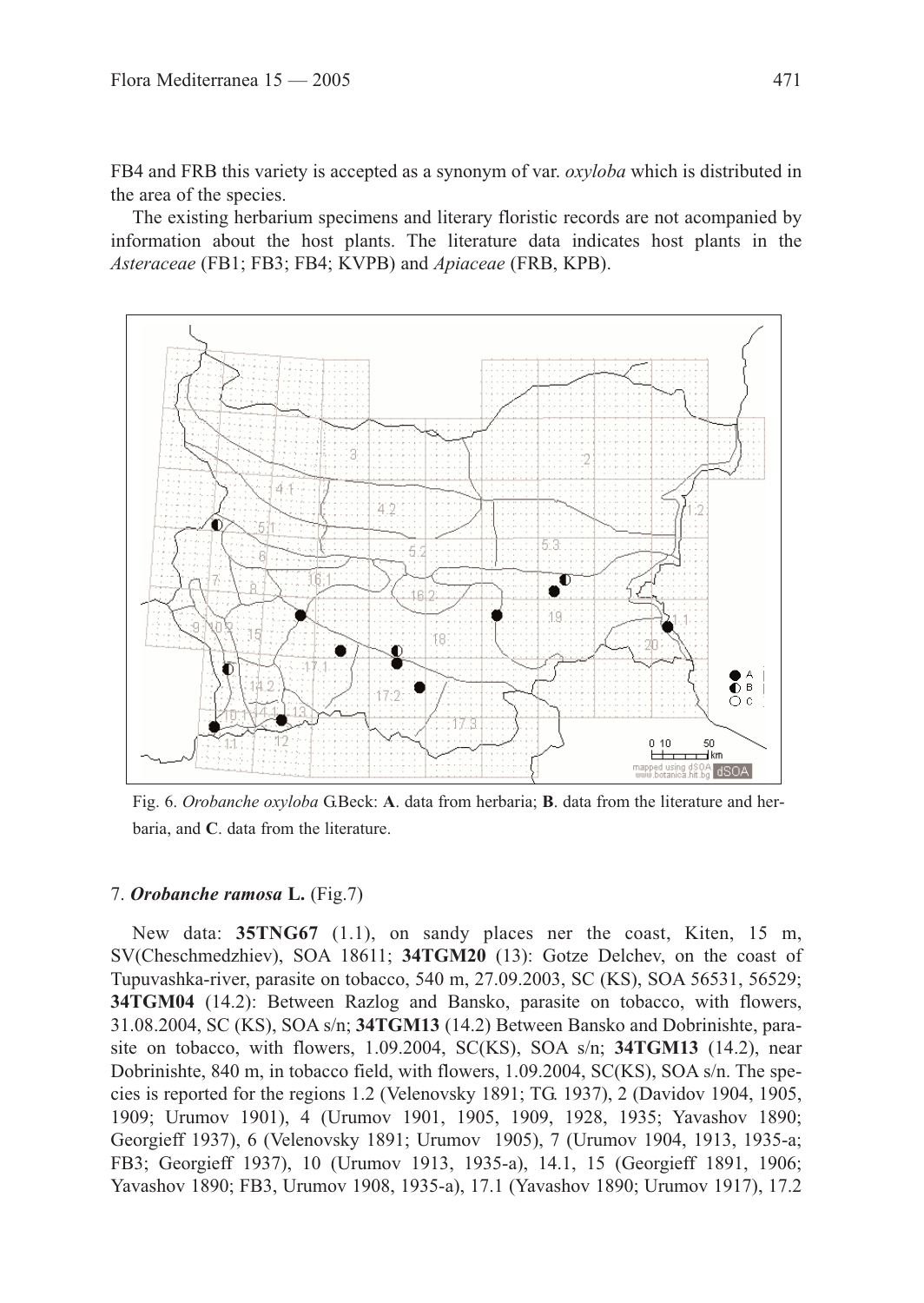(Urumov 1908), 17.3 (Georgieff 1937), 18 (Velenovsky 1891; FB3; Urumov 1908, 1929 a; Georgieff 1937), 19 (Georgieff 1937). It is indicated for the regions 3 (Urumov 1935), 5.1 (Yavashov 1890; Urumov 1905, 1935; Georgieff 1937), 5.2 (Urumov 1929-a), 5.3 (Urumov 1909) and 8 (Urumov 1929, 1935-a). The Floras and keys (FB1; FB4; KVFB; FRB; CVFB; KPB) indicate *O. ramosa* for the whole country. However, it should be pointed that no data occur for the regions 9, 11, 12, 16, 20. The confirmed chorological data covers the regions 1, 2, 4, 5.1, 6, 7, 10, 13, 14, 15, 17, 18 (Table 1) and vertical distribution up to 1200 m.

#### **var.** *ramosa*



Fig. 7. *Orobanche ramosa* L.: **A**. data from herbaria; **B**. data from the literature and herbaria, and **C**. data from the literature.

# **f.** *albiflora* **G. Beck**

This form is reported for 4 (Georgieff 1937) and 18 (FB3) and also is indicated for 5.1 (Georgieff 1937), 7 (FB3; Georgieff 1937), 15 (FB3). FB4 and FRB indicate it as distributed in the area of the species.

**f.** *cyanea* **G. Beck**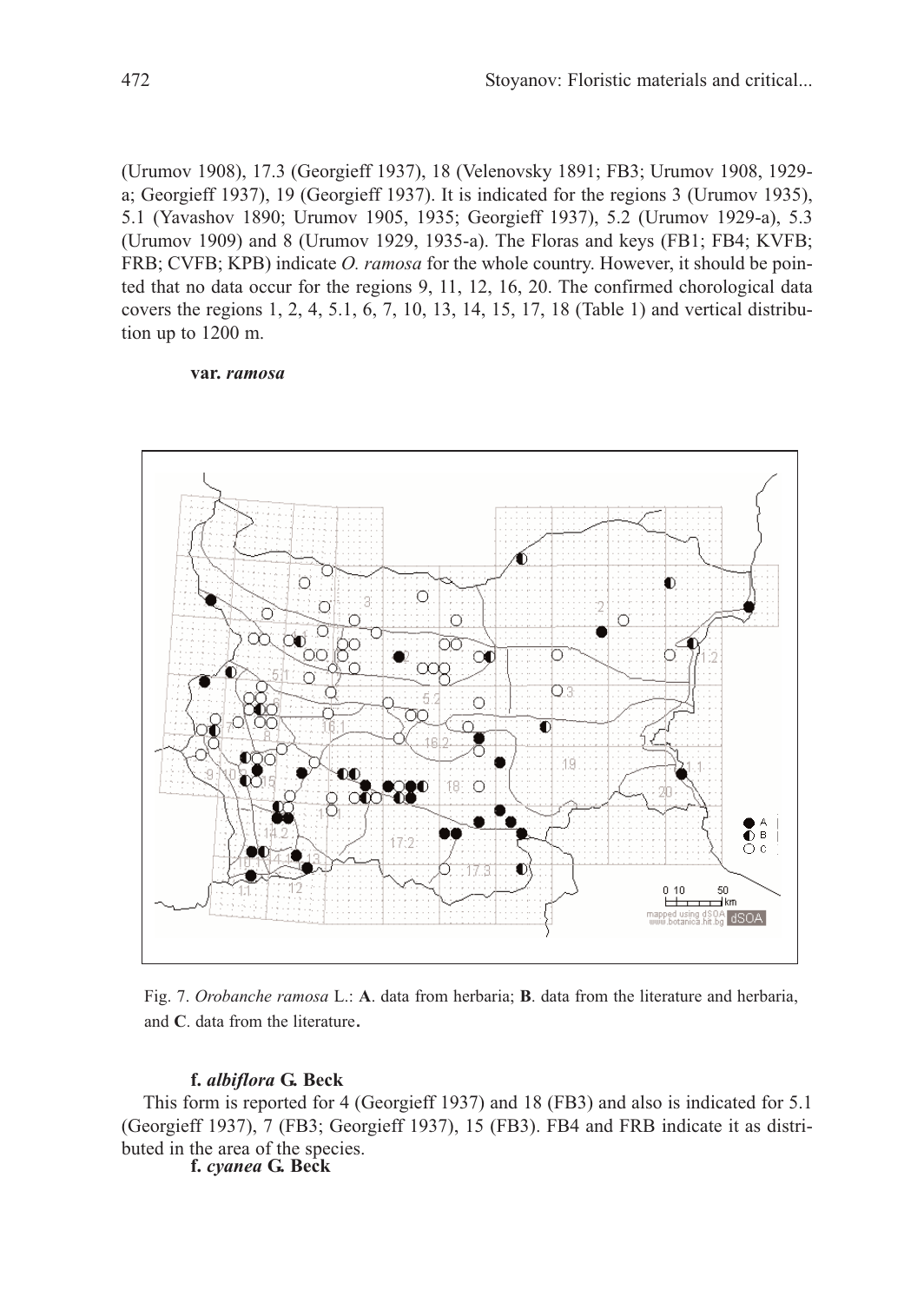New data: **34TGM20** (14.1): Beside the way in west of "Popovi livadi", with flowers, 18.06.2005, SC(KS), SOA s/n; **34TGM04** (14.2): Between Razlog and Bansko, parasite on tobacco, with flowers, 31.08.2004, SC(KS), SOA s/n; **34TGM13** (14.2): Between Bansko and Dobrinishte, parasite on tobacco, with flowers, 1.09.2004, SC(KS), SOA s/n. The form is known for 10 (Georgieff 1937; FRB), 15, 18 (Georgieff 1937). It is indicated for 1.2 and 4 (Georgieff 1937) without herbarium sheets, as well 7 (FRB) without floristic records.

#### **var.** *monoclonos* **(Wallr.) Delip.**

New data: **35TNG67** (1.1): on coastal sandy places near Kiten, Burgas region, 27.05.1963, SV(Cheshmedzhiev), SOA 18611; **34TGM20** (13): Gotze Delchev, on the coast of Tupuvashka-river, 540 m, parasite on tobacco, with flowers, 27.09.2003, SC(KS), SOA 56531; **35TLG06** (18): on the way Parvenetz-Markovo, uncultivated land, 300 m, with flowers, 4.10.2002, SC(KS), SOA 56530; However, it is not reported in the floristic literature, but this variety is indicated in FB4 and FRB as distributed in the species area.

According to the literature data, *O. ramosa* parasitises *Cannabis* (Velenovsky 1891; FB1; FB4; FRB), *Urtica*, *Humulus* (Velenovsky 1891), *Nicotiana*, *Solanum*, *Lamiaceae*, *Asteraceae*, etc. (FB1; FB4; FRB). The existing specimens are supported with data about the host plants *Cannabis*, *Lycopersicon* and *Nicotiana* (Table 2).

This section contains also the Mediterranean species *O. lavandulacea* Rchb. known in the southern and western parts of the Balkan peninsula (Chater & Webb 1978). According to Schuschardt *et al*. (1998) one hybrid is reported between *O. lavandulacea* and *O. ramosa*, observed in the tobacco fields of Bulgaria. This result came from an analysis of polyphenol molecular markers of the species *O. mutelii* and *O. ramosa* (Georguieva & Edreva 1994). There are no herbarium specimens deposited under this name (Nedelcheva 2003).

### **Conclusion**

*Orobanche aegyptiaca* Pers. have to be excluded from the flora of Bulgaria. There are no herbarium sheets of this species. On the basis of inexact chorological data, this species is wrongly reported as a parasite on tobacco and tomatoes in Bulgaria.

The information on *O. purpurea* Jacq., *O. mutelii* Schultz and *O. ramosa* L. have to be reconsidered. Altought they are found to be distributed throughout the whole country according to Floras and keys, some regions lack records or herbarium sheets. The new data here adds five regions to the distribution area of *O. mutelii* and two regions to the distribution area of *O. ramosa*. New data is presented in this study presented that the distribution area of *O. nana* Noë is wider than described in the Floras and at higher altitudes than the reported before. *Mycelis muralis* (L.) Dumort. is reported as a new host plant of this species. Four regions should be added to the distribution area of *O. oxyloba* G. Beck.

The review of existing herbarium data about host plants of genus *Orobanche* subgen. *Phelipanche* (Pomel) Tzvel. in Bulgaria presents that occasionally the information is not sufficient. It should be pointed that not all of the reported cases are confirmed by herbarium sheets. A large part of the specimens are not supported by information for host plant. In other cases, the information on the specimen label does not confirm the host plant. Very often, the specimens with host plants mounted on the same sheet do have not physical con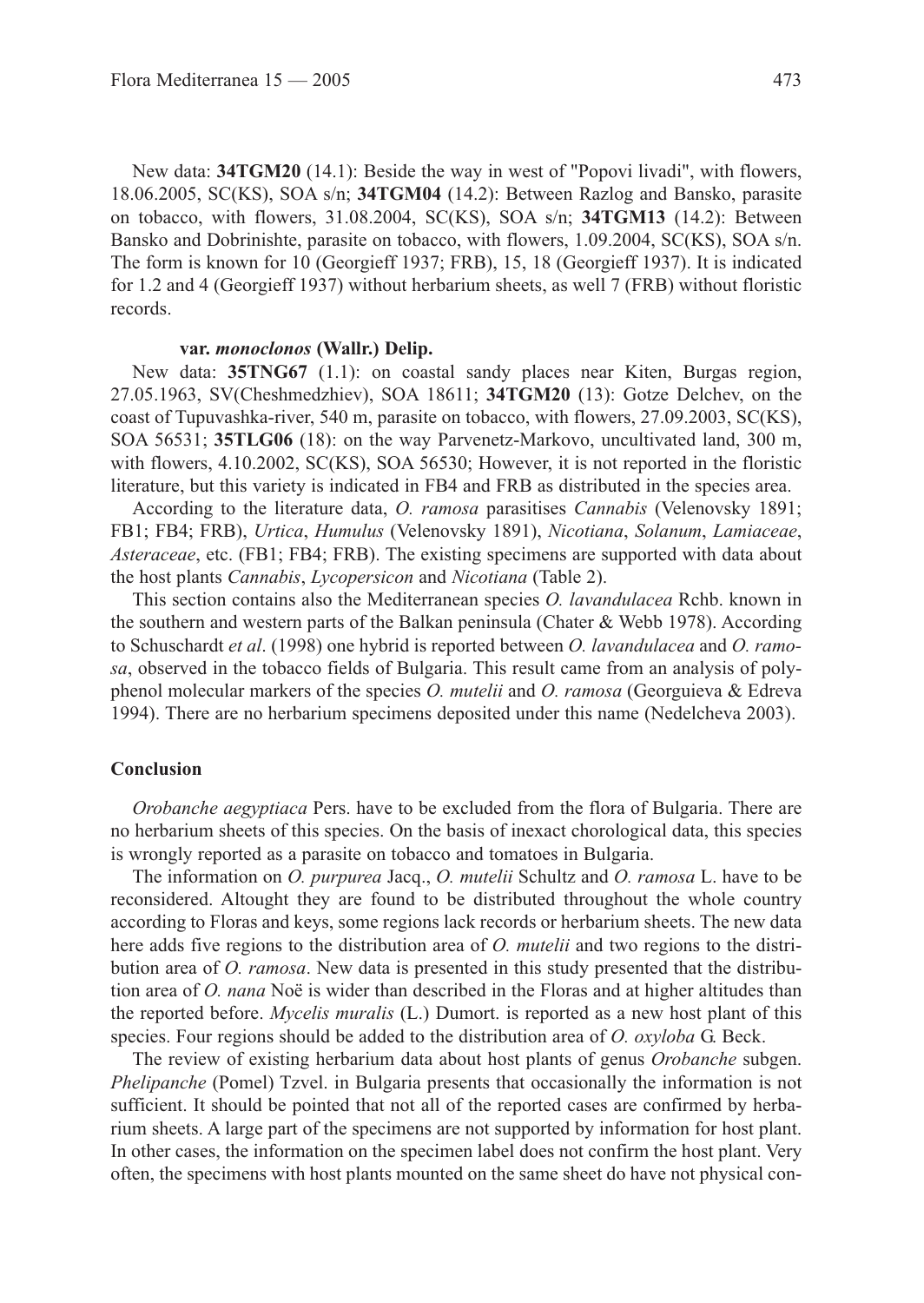nections. Probably most of data about host plants are based on the plants are based on the plants found in neighbourhood to the parasite. For that reason, contradictory data about the host/parasite relationships has come about.

### **Aknowledgements**

The author thanks to Prof. Stephan Stanev (Natural Science Museum – Plovdiv) and Prof. Iliya Cheshmedzhiev (Agricultural University - Plovdiv) for the valued advices about the presented article.

#### **References**

- Andreev, N. 1992: *Orobanche L..* Pp. 548-553 in: Kožuharov, S. (ed.). Key to the vascular plants in Bulgaria — Sofia.
- Chater, A. & Webb, D. 1972: *Orobanche* L. Pp. 285-294 in: Tutin, T. G., Heywood, V. H., Burges, N. A., Valentine, Moore, D. M., Valentine, D. H., Walters, S. M. & Webb, D. A.: Flora Europaea, **3.**— Cambridge.
- Cheshmedzhiev, I. 2003: *Orobanche* L. Pp. 364-367 in: Delipavlov, D. and Cheshmedzhiev, I. (ed.). Key to the plants in Bulgaria — Plovdiv.
- Davidov, B. 1904: A contribution to the examination of the flora of Shumen district. Sborn. Nar. Umotv. Naouka Knizhn. **20:** 1-54.
- 1905: A contibution to the examination of the flora of Vratza district. Sborn. Nar. Umotv. Naouka Knizhn. **21:** 1-73.
- 1909: To the flora of Eastern Bulgaria. Sborn. Nar. Umotv. Naouka Knizhn. **25:** 36.
- Delipavlov, D. 1995: *Orobanche* L. Pp. 291-325 in: Kožuharov, S. & Kuzmanov, A. (eds.), Flora Republicae Bulgaricae, **10.** — Sofia.
- Dimitrov, D. (ed.) 2002: Conspectus of the Bulgarian Vascular Flora Sofia.
- Georgieff, S. 1891: The Rhodopes and Rila mountain and their vegetation. Sborn. Nar. Umotv. Naouka Knizhn. **4:** 557-585.
- 1906: A contribution to the examination of the protists, fungi and vascular plants in Bulgaria. — Ann. Univ. Sofia **2:** 95-123.
- Georgieff, T. 1937: Revision der in Bulgarien vorcommenden arten der Gattung *Orobanche* L. Ann. Univ. Sofia, Fac. Agron. **15(1):** 41-56.
- Georguieva, I. & Edreva, A. 1994: Chemotaxonomical study of the variability of *Orobanche* on tobacco in Bulgaria. — Pp. 127-131 in: Pieterse, A. et al. (eds.), Biology and Management of *Orobanche*. Proc.of the 3rd Int.Workshop on *Orobanche* and related *Striga* research.
- Hermann, F., Stoianoff, N., Stefanoff, B. und Georgieff, T. 1929: Neuer Beitrag zur Flora Bulgarien. — Bull. Soc. Bot. Bulgarie **3:** 278.
- Jordanov, D. 1942: Materials and critical notes for examination of the flora of Bulgaria. Ann. Univ. Sofia, Fac. Phys.-Mat. **37(3):** 196.
- Koeva, J. 1972: New habitats of some species for the flora of Bulgaria. Ann. Univ. Sofia, Fac. Biol. **66(2):** 35-40.
- Kožuharov, S., Peev, D., Nikolov, N., Ancev, M. & Petrova, A. 1983: Conservation, Representation and Use of the Current Chorological Information. — Fitologija **22:** 61-80.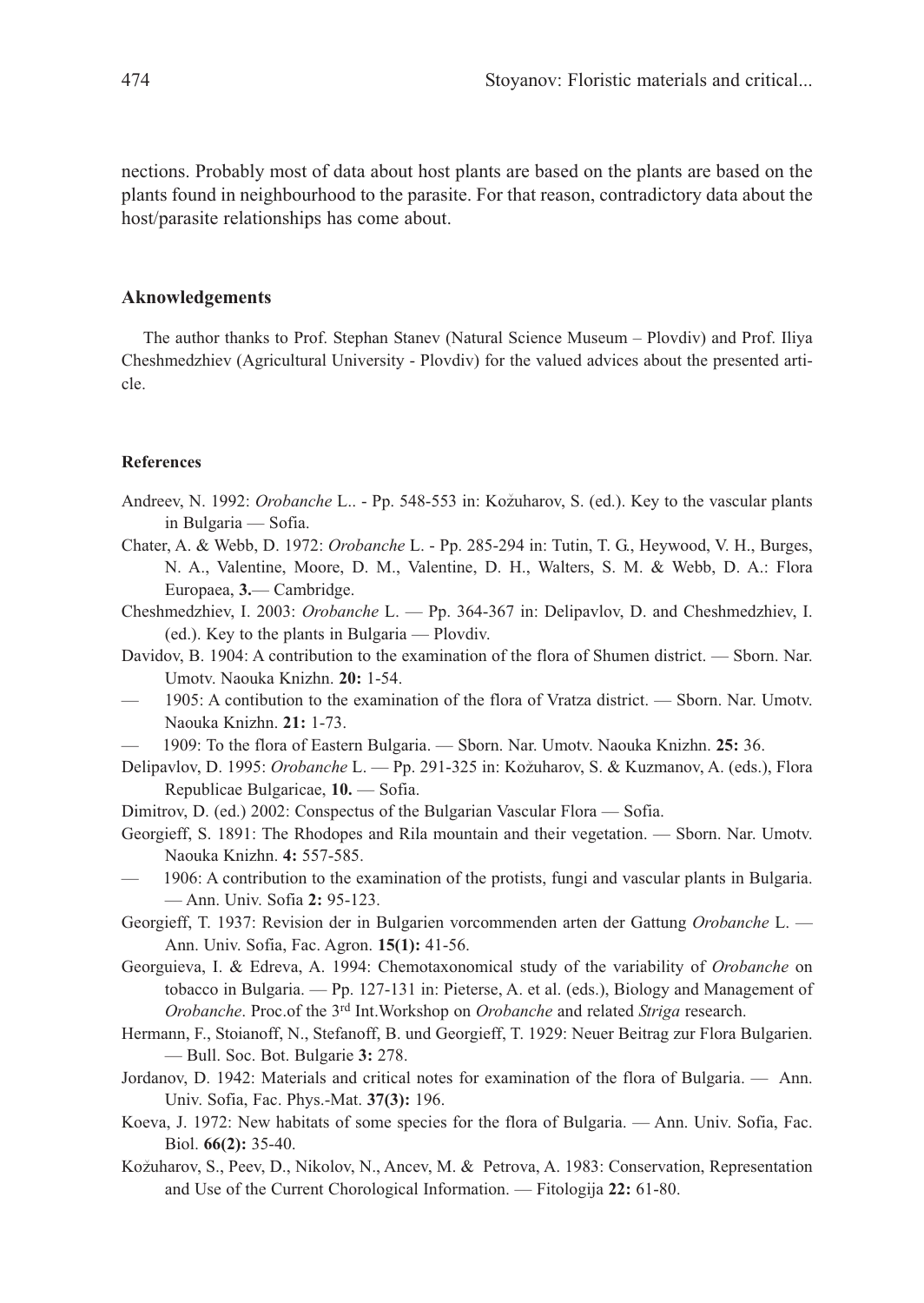Nedelcheva, A. (in press): Genus *Orobanche* in the Bulgarian flora - taxonomic survey. — Ann. Univ. Sofia "St.Kliment Ohridski" **10 (Sess. Sci.).** 

Neichev, I., 1908: Materials on the flora of Gabrovo and the Balkan (from Kademlia to Beden). — Sborn. Nar. Umotv. Naouka Knizhn. **24(3):** 1-83.

- Stoianov, N. 1937: Floristic materials from Belasitza. Ann. Univ. Sofia, **15:** 121.
- & Kitanov, B. 1967: Orobanche L. Pp. 991-996 in: Stoianov, N., Stefanov, B. & Kitanov, B. Flora of Bulgaria. 4th ed., 2. — Sofia.
- 1948: *Orobanche* L. Pp. 1054-1055 in: Stoianov, N & Stefanov, B. Flora of Bulgaria. 3°ed. — Sofia.
- & Kitanov, B. 1967: *Orobanche* L. Pp. 991-996 in: Flora of Bulgaria. 4° ed., **2.** Sofia.
- Stoyanov, K. 2003: Documentation System in Herbarium of Agricultural University of Plovdiv, Bulgaria. — J. Balkan Ecol. **6(1):** 28-34.

Stransky, I. 1921: Vagetation relations in the Middle Rhodopes. — Sborn. Bulg. Akad Nauk. **16:** 193. Toshev, A. 1902: Southwestern Bulgaria in floristic aspect. — Bulg. period. mag., **63:** 1-129.

- 1903: About the vegetation of Sredna-gora. Bulg. Period. Mag., **15(1-2):** 390-434.
- Urumov, I. 1897: Materials about the flora of Loveč district. Sborn. Nar. Umotv. Naouka Knizhn. **14:** 3-85.
- 1898: Materials about the flora of Turnovo district. Sborn. Nar. Umotv. Naouka Knizhn. **15:** 3-90.
- 1901: A contribution to the Bulgarian flora. Sborn. Nar. Umotv. Naouka Knizhn. **18:** 1-124.
- 1901a: Materials about the flora of Loveč and Turnovo district. Sborn. Nar. Umotv. Naouka Knizhn. **18:** 43.
- 1902: Second contribution to the Bulgarian flora. Bulg. Period. Mag. **62:** 4-5
- 1904: Third contribution to the Bulgarian flora. Bulg. Period. Mag. **64:** 74.
- 1905: Fourth contribution to the Bulgarian flora. Bulg. Period. Mag. **65:** 1-52.
- 1905a: Fifth contribution to the Bulgarian flora. Sborn. Nar. Umotv. Naouka Knizhn. **21:** 86.
- 1906: Sixth contribution to the Bulgarian flora. Sborn. Nar. Umotv. Naouka Knizhn. **22:** 76- 82.
- 1908: Ninth contribution to the Bulgarian flora. Sborn. Nar. Umotv. Naouka Knizhn. **24:** 82.
- 1909: Tenth contribution to the Bulgarian flora. —Sborn. Nar. Umotv. Naouka Knizhn. **25:** 1- 159.
- 1910: Eleventh contribution to the Bulgarian flora. Sborn. Bulg. Akad Nauk. **2:** 1-243.
- 1917: Tirtheenth contribution to the Bulgarian flora. Sborn. Bulg. Akad Nauk. **7:** 1-225.
- 1929: The flora of Ljulin mountain. Spisanie Bulg. Acad. Nauk. **15:** 79.
- 1929a: List of the plants collected in the district of Karlovo. Sborn. Bulg. Akad Nauk. **25:** 6-135.
- 1930: The flora of Vitosha mountain. Sborn. Bulg. Akad Nauk. **26:** 1-143.
- 1935: The flora of Vratza district. Sborn. Bulg. Akad Nauk. **29:** 1-205.
- 1935a: The flora of kyustendil district. Sborn. Bulg. Akad Nauk. **30:** 1-235.
- Velenovsky, J. 1891: *Phelipaea* Desf. Pp. 438-439 in: Velenovsky, J., Flora Bulgarica Praga.
	- 1898: *Phelipaea* Dsf. Pp. 222-225 in: Velenovsky, J., Flora Bulgarica suppl. 1, Praga.
- Vihodcevsky, N. 1971: Floristic materials. Ann. Univ. Sofia, Biol. Fac., **65(2):** 1-4.